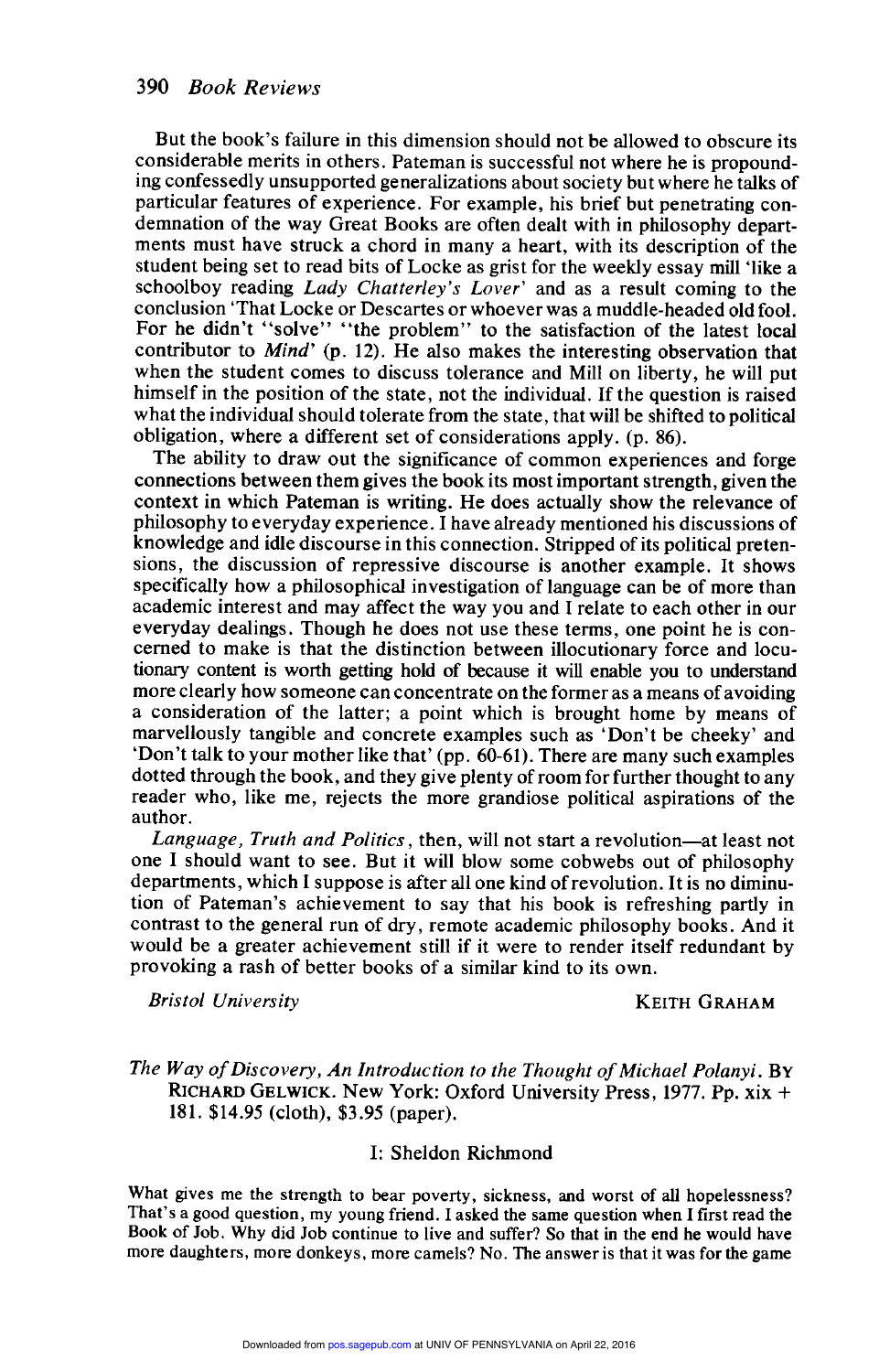itself. We all play chess with Fate as partner. He makes a move; we make a move. He tries s to checkmate us in three moves; we try to prevent it. We know we can't win, but we're driven to give him a good fight.

Isaac Bashevis Singer, 'A Friend of Kafka'

No, not even that, Michael Polanyi would respond. As far as the human situation is concerned, though victory is not guaranteed, defeat is not inevitable.

The mechanistic view of the universe and the objectivist ideal of knowledge has mislead us into thinking that there is no point to bearing human suffering. Man is nothing more than physico-chemical processes. His values and aspirations are imaginary-merely subjective. Is there any point to human life in a universe where our ambitions have no more importance than the path of a single rain drop?

This problem is, according to Gelwick, the one faced and solved by Polanyi. It is the core of the crisis of contemporary western civilization, and it is the product of modern philosophy. The crisis, on Gelwick's view, is one of belief. We have nothing we can believe in. This is nihilism. The problem facing us is how to escape nihilism. Can we show that the values of western civilization are worthy of belief? So Gelwick, in his introduction, characterizes Polanyi's problem.

In chapter I, Gelwick describes the genesis and dynamics of this problem. The upshot is an incisive statement of Polanyi's goal: 'In this situation, we need to find out how human values and scientific understanding can coexist without producing nihilistic consequences' (p. 14). In brief, two features are prominent in this discussion. (1) How can we regain faith in western civilization? (2) How can we regain this faith in a context 'consonant with a scientific and rational understanding of the world' (p. xiv)?

In chapter II, Gelwick gives us a brief intellectual biography of Polanyi. In the next four chapters, Gelwick presents Polanyi's philosophy from four perspectives. In chapter III, he presents Polanyi's philosophy as a *new paradigm* : a new 'configuration of beliefs, values and techniques'. In chapter IV, he presents it as a new 'heuristic' philosophy, a philosophy of living or praxis. In chapter V, he presents it as a new social philosophy-a way of viewing society as communities of 'explorers'. In chapter VI, the final chapter, he presents Polanyi's philosophy as a new view of what we can hope for.

Polanyi's remedy for our civilizational crisis goes as follows. Firstly, he replaces the objective ideal of knowledge with his theory of personal knowledge. Secondly, he modifies the mechanistic world-view. His theory of personal knowledge is that the knower gets closer to reality by relying on his tacit knowledge. Discovery—uncovering new aspects of reality—comes through a change in focus. The scientist relies on largely tacit traditions and skills to see things from a new perspective. The new perspective cannot be fully grasped in words. Nor can it be subjected to test by explicit criteria. The test is whether it offers a new view of reality to responsible scientists. In addition to this theory of knowledge, Polanyi views the universe as composed of a hierarchy of levels. The mechanistic model applies to one level only, though this level sets the boundary conditions for the next level, the organic level. Every level is bounded by the level below, but has its own operational principles. The highest level is occupied by man and his activities, including science. In short, human values are of intrinsic interest for two reasons. First, they define man's place in the universe as an animal who seeks knowledge. Second, they are part of the tacit principles guiding human activities.

In sum, Polanyi answers the question, are our values worthy of belief?, as follows. Our values are worthy of belief because they form the basis for our creative efforts-our efforts at uncovering truths and making meanings. It is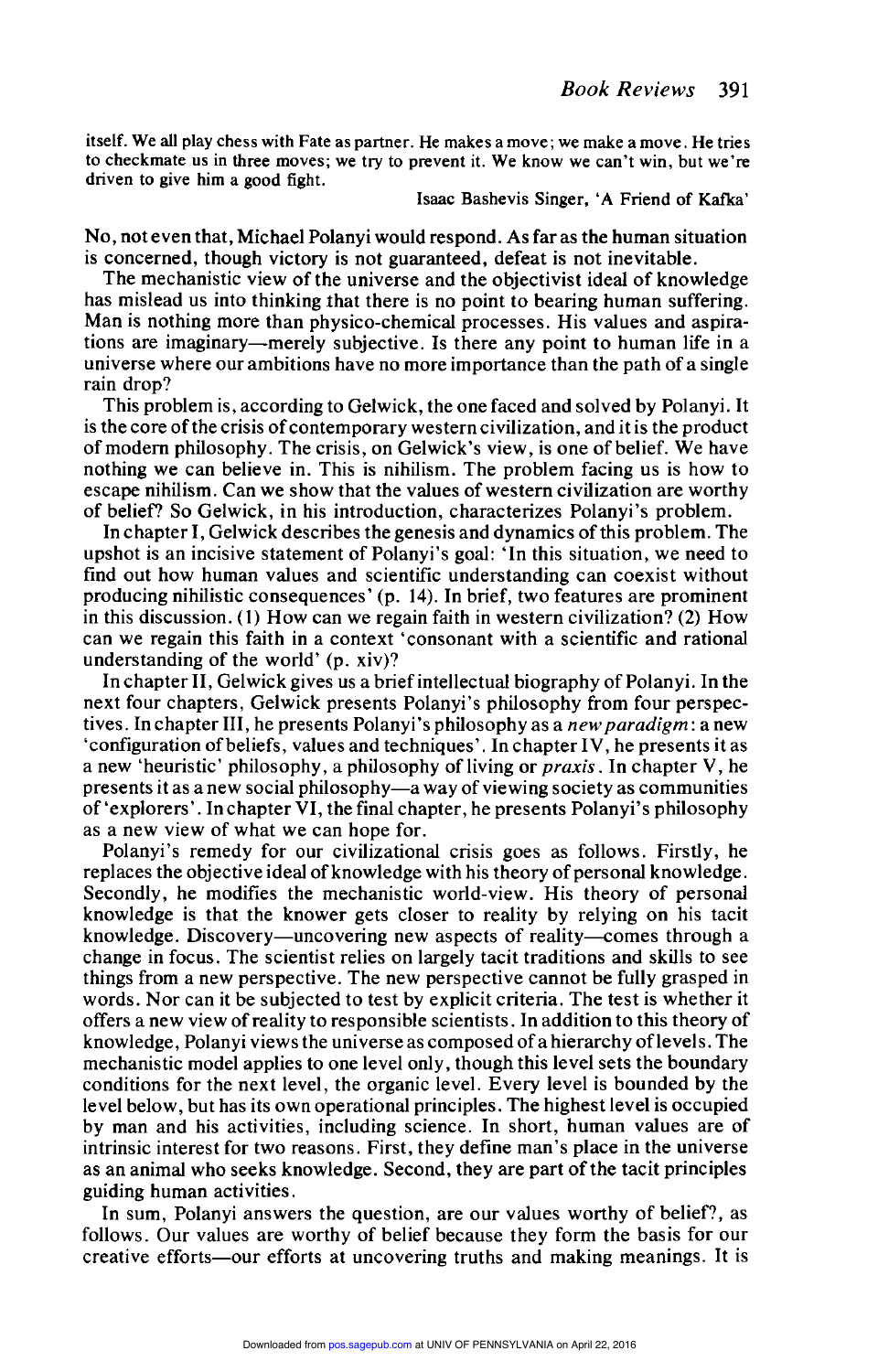only within the framework of these values that we can achieve anything including the simple task of writing and reading a sentence.

I like Gelwick's book but am somewhat disappointed. Of course it is a short introduction and cannot be expected to have lengthy excursions into Polanyi's shortcomings, if any. Still we can expect Gelwick to mention briefly the mistakes and gaps-at least the unsolved problems. He does not. Instead he presents Polanyi's philosophy as a complete and perfect system of thought. This is disappointing. Perfection leaves no challenges.

I am disappointed also to find no stories which epitomize Polanyi's personality and philosophy. However, such a book may not be the place for those tidbits.

A final disappointment—and I think a serious one—is Gelwick's presentation of Polanyi's philosophy as a new paradigm, echoing Kuhn. This is misleading. Polanyi unlike Kuhn is a universalist. Though there is no universal methodology for scientists, the implicit premisses and ideals guiding scientists have universal intent. This disagreement is publicly presented in the comments and replies on Kuhn's paper, 'The Function of Dogma in Scientific Research', in A. C. Crombie (ed.), Scientific Change, New York 1963. From a Polanyian point-of-view, Polanyi's philosophy is not the discovery of a new paradigm-a radical break from previous philosophy. It is a new perspective developed through a realign ment of the implicit premisses and guiding ideals of philosophy-a reconstruction rather than a rejection of past philosophies.

Apart from these disappointments I was happy to find that Gelwick placed Polanyi in a setting fitting the scope and penetration of Polanyi's thought. The setting, the crisis in western civilization, is characterized by Gelwick in a religious manner as a loss of faith. This characterization is not faulty but I prefer a more sociological statement of the problem. How high should we set our goals? When we set our goals too low—a loss of faith?—we retreat to nihilism. When we set our goals high and expect too much, we vacillate between optimism and pessimism. The problem is to find the balance between high goals and realistic-humane-standards of success and failure. Did Polanyi find a balance? In any case, he tried.

Cambridge, Mass.

## II: Sue Carry Jansen

Twenty years have passed since Michael Polanyi's Personal Knowledge was published, but we are only now beginning to fully grasp the profound implica tions of his synthesis of psychology and epistemology. Gelwick describes Polanyi's breakthrough as 'paradigmatic': 'As much as Copernicus changed the former world view by making the earth revolve around the sun, Polanyi is changing it by making all knowledge revolve around the responsible person' (p. 56). Credulity usually collapses under the weight of such rhetoric. However, Gelwick's statement is a self-confirming prophesy. The very fact that a book like The Way of Discovery can at last be written shows how far we have come in the direction of affirming the change he describes. Gelwick's book is an uncomptomising introduction to the subtleties of Polanyi's thought. Yet, it can be mastered by undergraduates. A decade ago such an expository feat was regarded as impossi $ble<sup>1</sup> Today, it is certainly welcome, but can hardly be heralded as a starting$ achievement.

1 William H. Poteat, 'Upon First Sitting Down to Read Personal Knowledge', in Thomas A. Langford and William H. Poteat (eds.), Intellect and Hope: Essays on the Thought of Michael Polanyi, Durham 1968, pp. 3-18.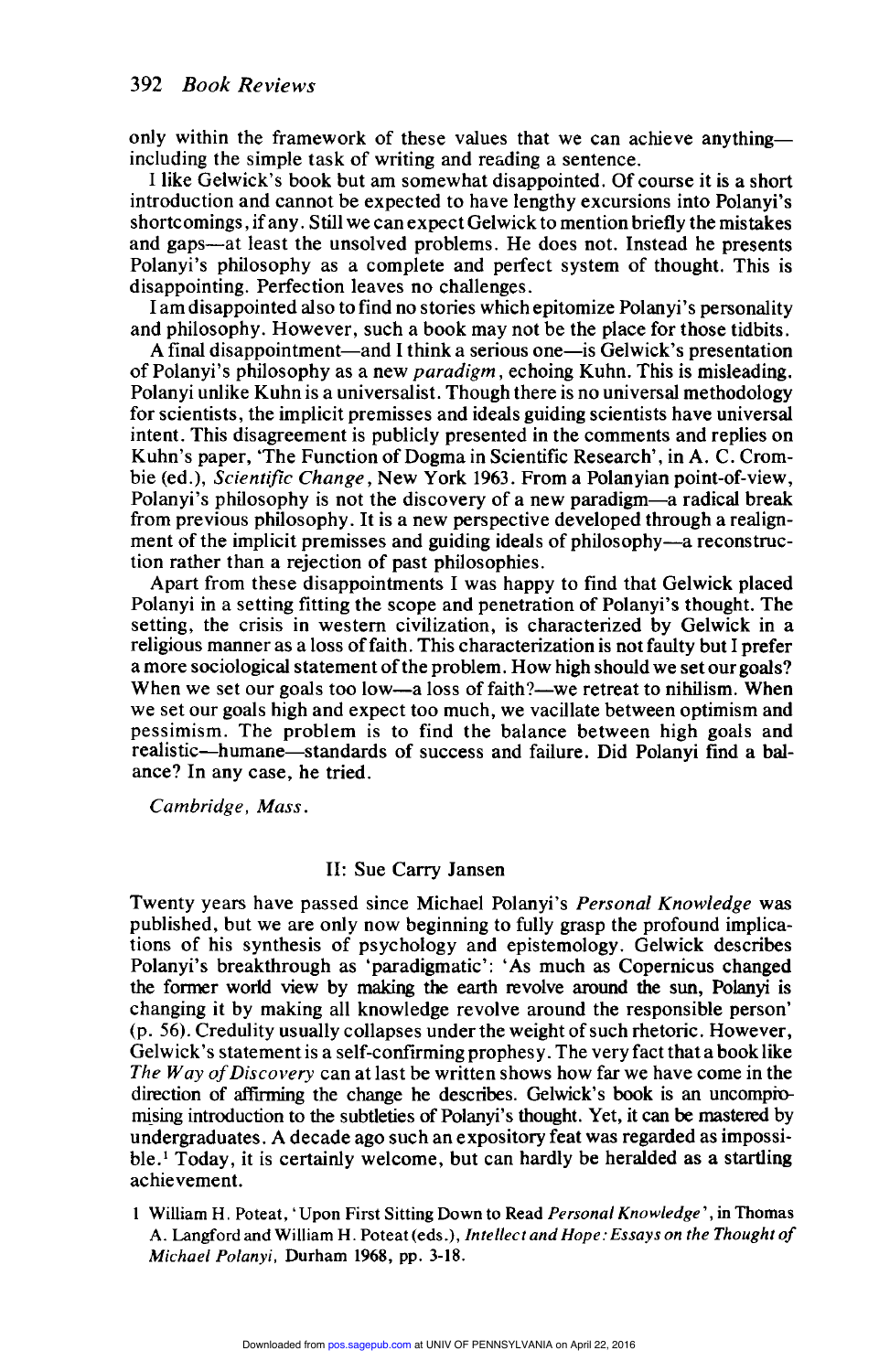The author of a dissertation on Polanyi and a veteran of ten years experience teaching Polanyi's theory of knowledge, Gelwick displays remarkable skill in translating the more intricate facets of Polanyi's work into simple analogies. He even goes so far as to provide a lucid series of drawings (by a student) which graphically illustrate Polanyi's aphorisms on the gestalt of tacit knowing. But, it may be the decision to approach Polanyi's perspective via the biographical route which assures Gelwick's passage to clarity.

Taking Polanyi at his word—'ultimately, it is my own allegiance that upholds these convictions, and it is on such warrant alone that they can lay claim to the reader's attention' (Personal Knowledge, p. viii)-Gelwick examines a series of incidents in Polanyi's career as a chemist which reveal the anspicies of his allegiances. Polanyi's opposition to the rule of authority in the evaluation of scientific evidence gains resonance when considered within the context of the mistaken, but for a time decisive, rejection of his theory of adsorption by Einstein and Haber. Similarly, against the background of his conversations with Bukharin, Polanyi's intense struggle against centralized planning of scientific research patterned after the Soviet model acquires logical, rather than merely ideological, force. Bukharin claimed that the pursuit of pure science 'was a morbid symptom of a class society; under socialism the conception of science pursued for its own sake would disappear, for the interests of scientists would spontaneously turn to problems of the current Five-Year Plan (The Tacit Dimension, p. 3). To Polanyi (who only two years earlier had resigned his position at the Kaiser Wilhelm Institute in protest against Hitler's politicization of science) Bukharin's argument meant independent scientific inquiry was being denied by the same socialist theory which located its claim to ideological supremacy in its alleged scientific base. The scientific outlook had produced a mechanistic conception of human nature and history in which there was no longer a place for science itself. Polanyi attributes his grasp of the paradox ('moral inversion') implicit in the scientific outlook to the exchange with Bukharin. Later, he would denounce the objectivist inversion as providing the grounding for dogmatism in science and authoritarianism in society. Gelwick also alludes (too briefly!) to Polanyi's participation in the bi-annual meetings of 'the Moot' with Karl Mannheim, Walter Moberly, T. S. Eliot, H. A. Hodges, and others as a major influence upon the direction of his thought. Perhaps, Polanyi's acute conviction that moral inversion lies at the root of the sense of anomie which characterizes scientifically advanced cultures had its genesis in this dialogue?

When Polanyi received Le Comte du Nouy Foundation Award for Personal Knowledge, he commented,

I have been often asked why I gave up my work in chemistry in favor of economics, sociology, philosophy, and the like. The answer is really quite simple: a desire to go back to normal. We all started with being interested in the whole world; it's the only genuine interest we can have. [p. 29.]

Gelwick offers a more heroic interpretation. He compares Polanyi to Socrates contending that he was driven from science to philosophy by the moral crisis of his time which compelled him to ask the basic questions about the nature of knowledge and the good.

Polanyi described his perspective as 'post-critical' philosophy. William Scott has referred to it as 'gestalt philosophy'. Gelwick suggests the neologism, 'heuristic philosophy', as a more accurate portrayal because Polanyi's approach is more constructive than the negative contrast with the period of critical philosophy implies and more voluntaristic than the link to the mechanistic models of traditional gestalt psychology would indicate: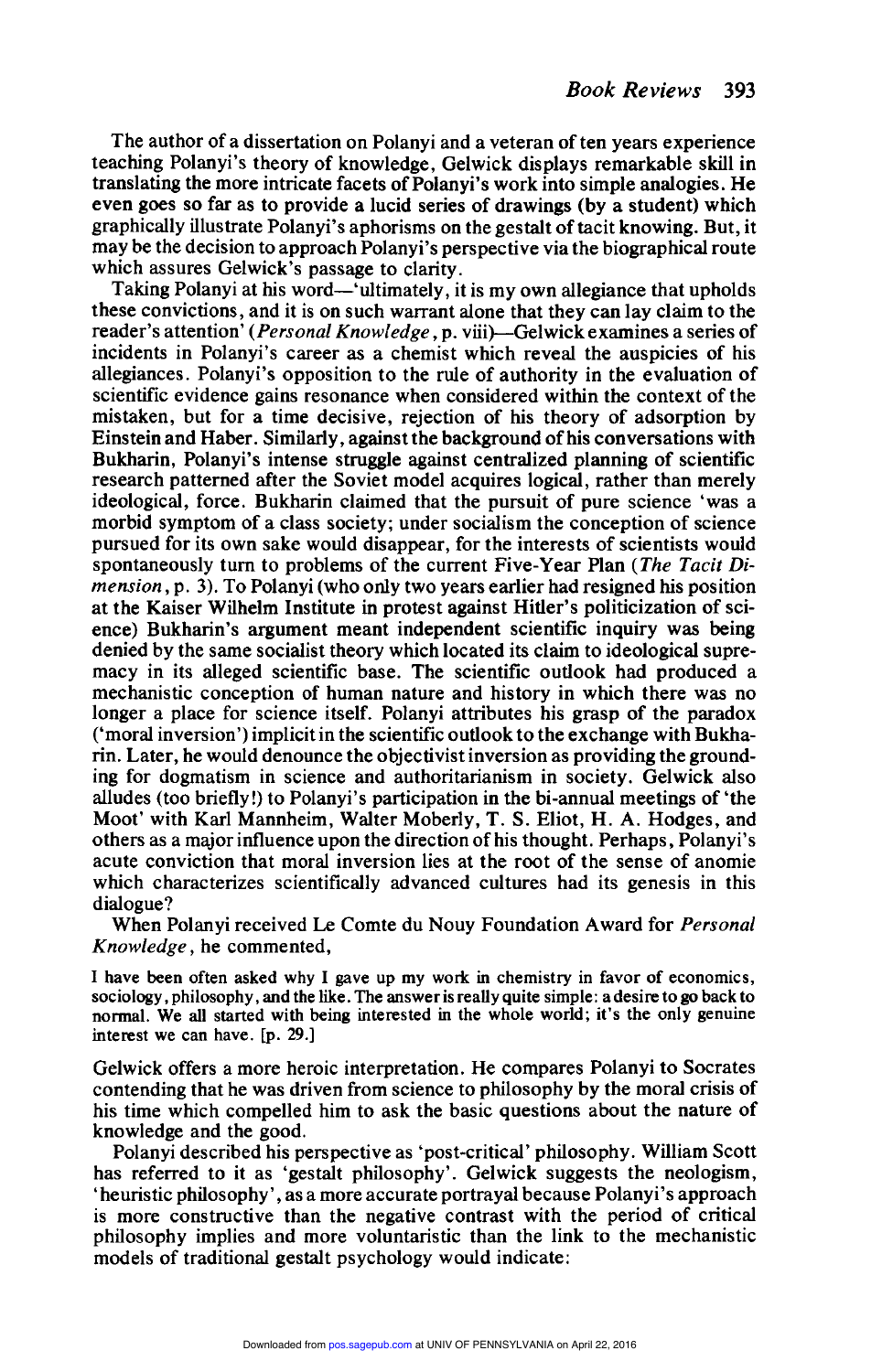The term 'heuristic' seems to bring together and to emphasize the distinctive contribution of Polanyi's point of view. 'Heuristic' derives from the Greek, heriskein, to find or discover. The nature of discovery is the root idea that illuminates and motivates Polanyi's s philosophy. When we follow through Polanyi's analysis, we find that it is not only an end to the subject-object dichotomies of modern philosophy, not only a refutation of the objective ideal of knowledge, but also a new vision that beckons us toward a responsible society of explorers. [p. 84.]

Polanyi saw himself as 'a scandal-monger', not a visionary. The task he set for himself was to deflate the false pretense of the Baconian ideal of scientific inquiry by confronting conceptions of the theory of scientific practice with anomalous anecdotal evidences on the practices of scientific inquiry.

Gelwick contends that the current cross-disciplinary popularity of 'the Kuhnian thesis' indicates a major turn in the direction of Polanyi's philosophy. Although many celebrants of the liberating potential of Thomas Kuhn's work evidence little familiarity with Polanyi's heuristic philosophy: Gelwick points out that Kuhn himself freely acknowledges that his notion of the centrality of paradigms is a derivative of Polanyi's analysis of the tacit dimension of knowing (p. 128). However, whereas Kuhn is reluctant to extend the implications of his findings beyond the realm of the natural sciences, Polanyi is less timid:

I start by rejecting the ideal of scientific detachment. In the exact sciences, this false ideal is perhaps harmless, for it is in fact disregarded there by scientists. But we shall see that it exercises a destructive influence in biology, psychology and sociology and falsifies our whole outlook far beyond the domain of science. [Personal Knowledge, p. vii.]

Contra Kuhn, Polanyi asserts that it is not enough to disprove the objectivist ideal. A new theory of knowledge must be formulated to explain what it is in the nature of scientific knowing that allows the creative intellectual to grasp a reality which is incongruous with existing paradigms. Polanyi's mapping of the geography of tacit knowing can therefore be viewed as post-Kuhnian.

Since Polanyi developed his perspective outside of (and often in violation of) accepted canons of academic philosophy; he made no systematic attempt to locate his position vis-à-vis other schools of philosophical thought. Drawing upon the work of Helmut Kuhn, C. B. Daly, lam Ramsey, William Poteat, Marjorie Grene, Donald Millholand, and William Scott, Gelwick assesses the relation of Polanyi's perspective to traditional philosophy, analytical philosophy, and existentialism. Additionally, he displays a comprehensive knowledge of the growing corpus of secondary sources in which attempts are being made to assay the implications of Polanyi's perspective for the natural and social sciences, art, and theology. The merit of this section lies in organization rather than originality. It can serve as an excellent preface to the more specialized studies in Langford and Poteat's Intellect and Hope: Essays in the Thought of Michael Polanyi ( 1968) from which much valuable material has been drawn.

Gelwick is a theologian. He regards Polanyi's perspective as a message of hope and reconciliation. His review of secondary sources in the social sciences echoes this predilection. He cites Bellah's invitation to sociologists to explore the promise of Polanyi's 'cities of the interior'. He reviews Aron's comparison of Polanyi and Weber in which Polanyi is cast as 'a philosopher of reconciliation, convinced that it is only through a misunderstanding of its true nature that science disenchants the universe'; while Weber is consigned to the role of 'a philosopher of contradiction dedicated to science, but in suffering, with covert sorrow of being excluded by the progress of science from the paradise of faith' (p. 126). He quotes Jouvenal's utopian vision of the Polanyian 'republic of